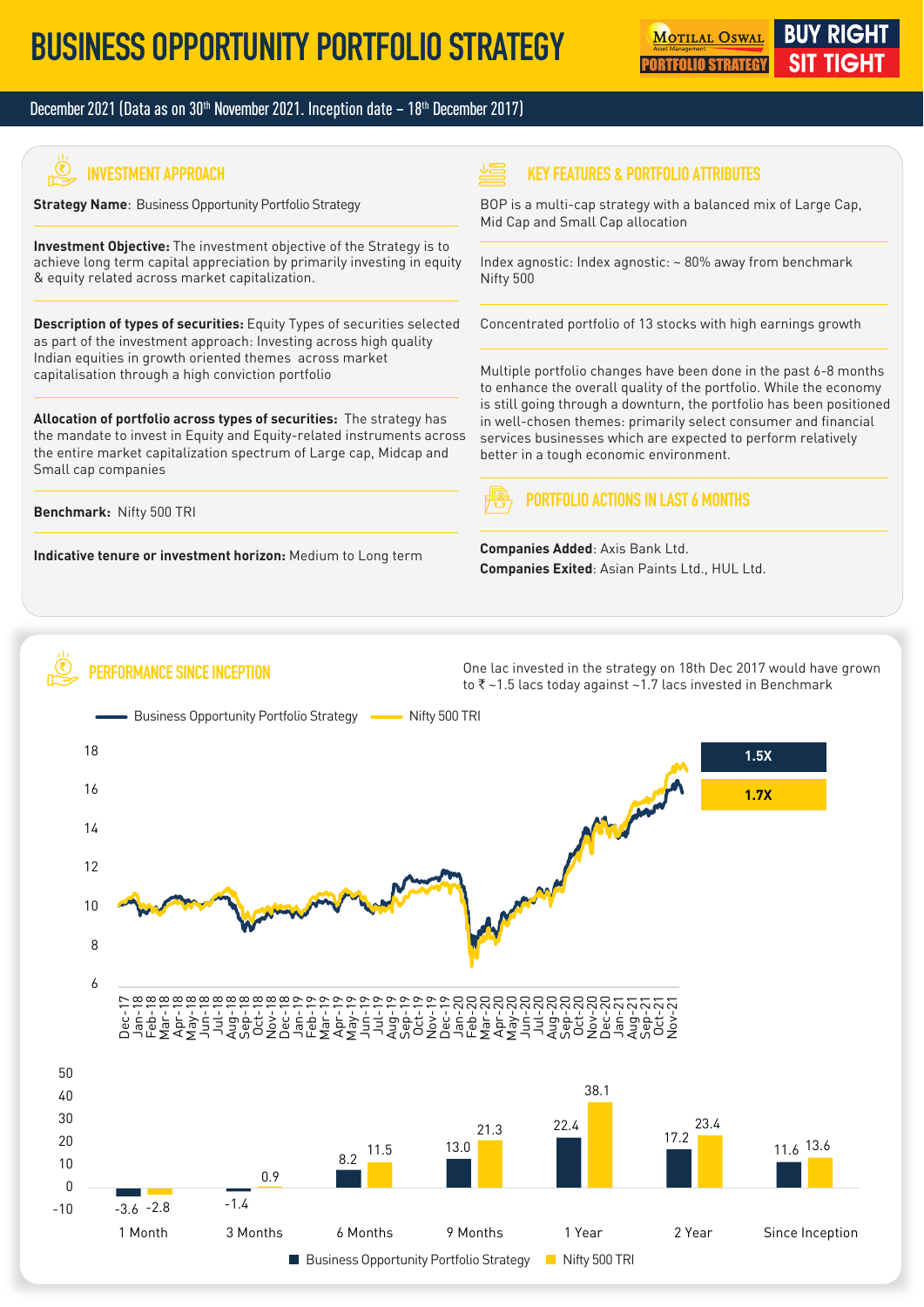### **TOP 10 HOLDINGS & SECTORAL ALLOCATION**

| <b>Scrip Name</b>                | (%) of Holding |                               |
|----------------------------------|----------------|-------------------------------|
| Max Financial Services Ltd.      | 13.7           |                               |
| <b>ICICI Bank Ltd.</b>           | 12.8           |                               |
| Tata Consultancy Services Ltd.   | 10.6           | Non-Lending Financials        |
| Larsen & Toubro Infotech Ltd.    | 10.4           |                               |
| HDFC Bank Ltd.                   | 9.7            | Auto & Auto Ancillaries       |
| Kotak Mahindra Bank Ltd.         | 9.5            | <b>Consumer Discretionary</b> |
| HDFC Life Insurance Company Ltd. | 6.0            |                               |
| The Phoenix Mills Ltd.           | 5.3            | Construction                  |
| Axis Bank Ltd.                   | 5.3            | Cash & Cash Equivalents       |
| Eicher Motors Ltd.               | 4.4            |                               |

# **STRATEGY CONTRIBUTORS (3 Year Trailing 30th November 2021)**

| Top 5                          | <b>Contribution</b> | <b>Bottom 5</b>                | <b>Contribution</b> |
|--------------------------------|---------------------|--------------------------------|---------------------|
| Larsen & Toubro Infotech Ltd.  | 12.9%               | Future Lifestyle Fashions Ltd. | $-3.3\%$            |
| Max Financial Services Ltd.    | 12.6%               | Exide Industries Ltd.          | $-2.8\%$            |
| Tata Consultancy Services Ltd. | $8.1\%$             | Eveready Industries India Ltd. | $-2.2\%$            |
| <b>ICICI Bank Ltd.</b>         | $6.8\%$             | Container Corpn. Of India Ltd. | $-1.7%$             |
| Hindustan Unilever Ltd.        | $5.6\%$             | Godrej Agrovet Ltd.            | $-1.6\%$            |

### **RISK RATIOS**

## **PORTFOLIO FUNDAMENTALS & MARKET CAP**

| <b>3 Year Data</b>        | <b>Strategy</b> | <b>Benchmark</b>         | <b>Market Cap</b>  | <b>Weightage</b> |                   | <b>TTM</b> |
|---------------------------|-----------------|--------------------------|--------------------|------------------|-------------------|------------|
| Churn Ratio               | 34.3%           | $\overline{\phantom{a}}$ | Large Cap          | 73%              | <b>PAT Growth</b> | 68%        |
| <b>Standard Deviation</b> | 17.6%           | 17.7%                    | Mid Cap            | 19%              | RoE               | 16%        |
| <b>Beta</b>               | 0.9             | 1.0                      | Small Cap          | 8%               | PE                | 57         |
| Sharpe Ratio              | 0.5             | 0.5                      | Cash & Equivalents | $0\%$            |                   |            |

#### **HOW BUY RIGHT : SIT TIGHT WORKS**

| <b>Company</b>              | <b>Initial Purchase</b><br><b>Date</b> | <b>Market Cap</b><br><b>(Initial Purchase)</b><br>$date$ <sup>*</sup> | <b>Market Cap</b><br>[31 <sup>st</sup> Oct 2021]* | <b>Absolute</b><br>Growth | CAGR [%] |
|-----------------------------|----------------------------------------|-----------------------------------------------------------------------|---------------------------------------------------|---------------------------|----------|
| Max Financial Services Ltd. | Feb-20                                 | 128.583                                                               | 324.494                                           | 2.5X                      | 66%      |
| *Market can in crores       |                                        |                                                                       |                                                   |                           |          |

Market cap in crores